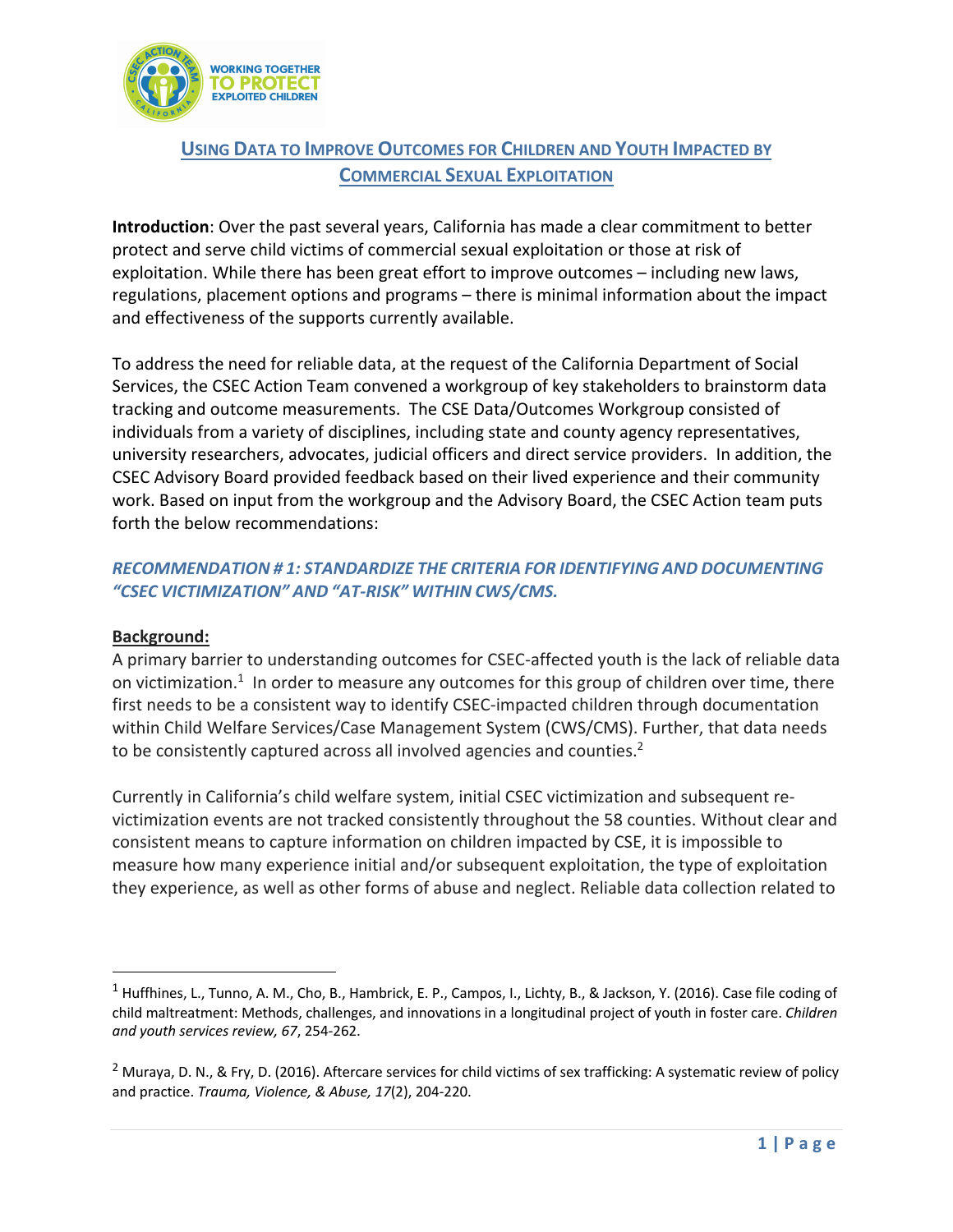CSEC will also enable the state to begin efforts to evaluate service effectiveness through other critical measures of recovery, resilience, and holistic well-being.3

# **Recommendation:**

The CSEC Action Team recommends that the state establish clear and consistent guidelines for identifying,<sup>4</sup> documenting and reporting child-level information about CSEC-affected youth in CWS/CMS. Specifically, guidelines should provide instruction for how child welfare and probation staff should identify for a given child client:

- 1. Any suspected CSEC victimization;
- 2. All confirmed CSEC victimization;
- 3. Related incident dates and other relevant details for suspected or confirmed victimization, if known;
- 4. Type(s) of suspected or confirmed CSEC victimization, with option to select multiple types, if known (for example, source: third party exploiter, survival sex, familial trafficking, online; and by type: commercial sex, stripping or x-rated dancing, pornography, others).

The guidelines should make clear how documentation should distinguish between (a) confirmed CSEC incidents, (b) concerns about possible or suspected exploitation using CSEC flags, and (c) youth who are at-risk of exploitation but where there is no suspected or confirmed incident. The state should avoid use of a standard "CSEC" label and instead differentiate these three processes, with explicit CWS/CMS instructions for each scenario that focuses on describing behavior or experiences.

Finally, it is recommended that these guidelines be thoroughly disseminated to all 58 counties to ensure effective implementation.

<sup>&</sup>lt;sup>3</sup> Graham, L. M., Macy, R. J., Eckhardt, A., Rizo, C. F., & Jordan, B. L. (2019). Measures for evaluating sex trafficking aftercare and support services: A systematic review and resource compilation. *Aggression and Violent Behavior, 47*, 117-136.

<sup>&</sup>lt;sup>4</sup> Standardizing assessment of CSE using a validated tool is also critical to fully and accurately understanding the scope and prevalence of the issue in the state, and to effectively serving all impacted youth. The Action Team understands the varying considerations which limit the Department's ability to require the use of any particular identification tool. However, we note it here for further consideration and analysis given the importance of a standardized identification tool(s) to assess for CSE risk and in consideration of the expertise of our Advisory Board in their advocacy of highlighting the importance of such a tool.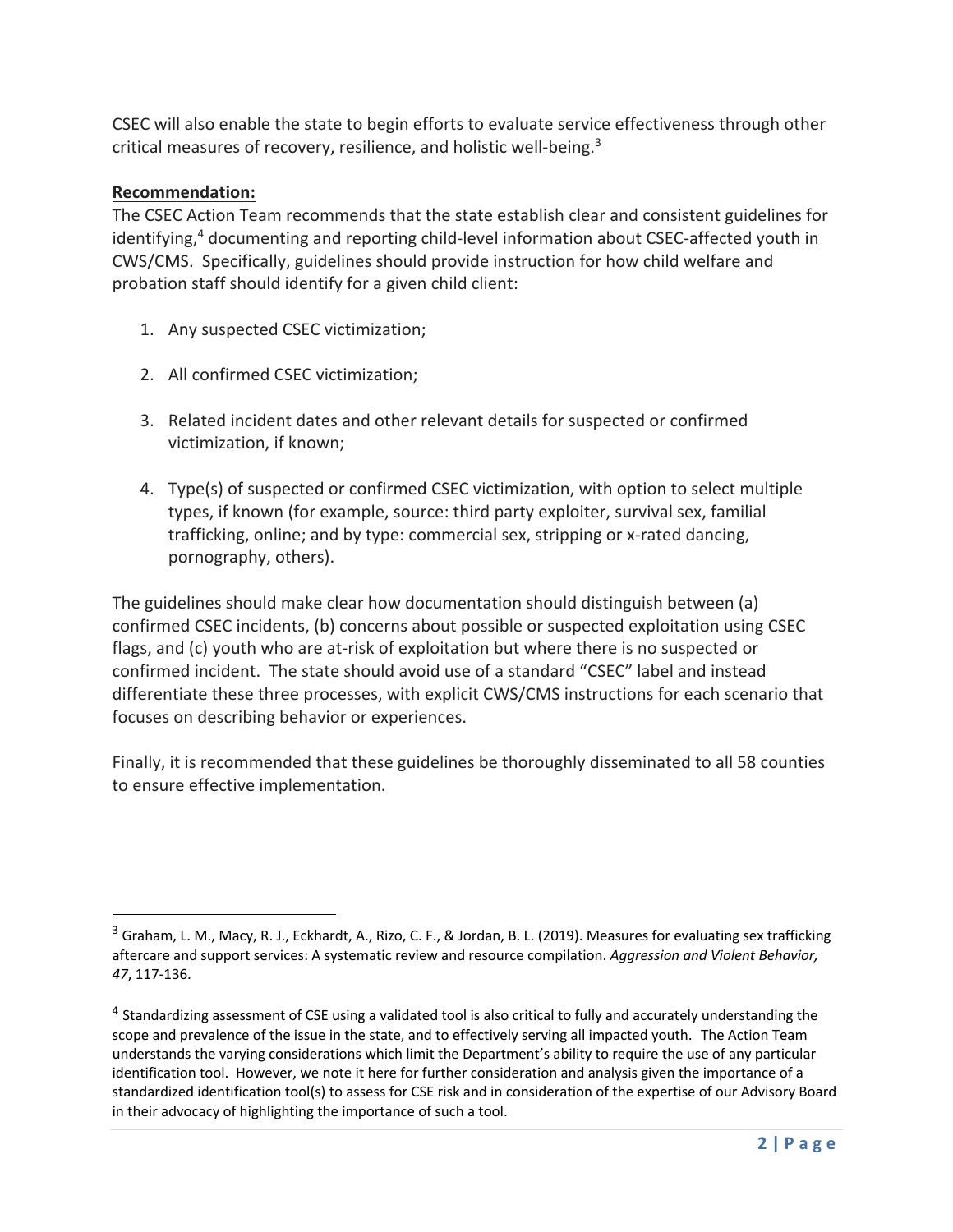# *RECOMMENDATION # 2: CONSISTENTLY COLLECT AND ANALYZE SPECIFIED OUTCOME MEASURES.*

# **Background:**

The second major component of effective evaluation of new laws, programs, and services is defining and standardizing the key outcomes so that progress towards and achievement of these outcomes can be compared. In order to determine which outcomes should be tracked, and the data that should be used to measure those outcomes, the CSE Data/Outcomes Workgroup took the following steps:

- 1. Identified a number of categories of outcomes to measure success and well-being,
- 2. Categorized and prioritized these outcomes, and
- 3. For each category of outcomes, summarized what is currently being collected and is easily accessible through the California Child Welfare Indicators Project (CCWIP), what data could be collected given existing CWS/CMS fields and structures, measures that could be developed through the Child and Adolescent Needs and Strengths (CANS), an assessment currently used by CDSS and other partner agencies, and measures that would require linkage with another system (See APPENDIX A).

# **Recommendation:**

The CSEC Action Team recommends that once the criteria for identifying and documenting CSEimpacted youth has been standardized (Recommendation #1), data on the following outcome measures be collected and analyzed. As noted above and as set forth in Appendix A, some measures for these outcomes may be currently available either through CWS/CMS directly or through more effective integration with other systems, while others may not be currently collected.

It is important to note that the list of examples included following each of the outcomes is nonexhaustive, and is not provided in in order of importance. In addition, further work must be done to standardize the definitions of each outcome, as well as the appropriate measures for tracking them, to ensure consistency across agencies and counties.

# **1. PHYSICAL SAFETY**

Examples: Prevalence or cessation of exploitation, substantiated allegations of abuse in or out of care, exposure to physical violence or sexual assault, housing in a safe/secure location, victim of other crimes, access to basic needs (food, shelter, clothing, and as identified by youth)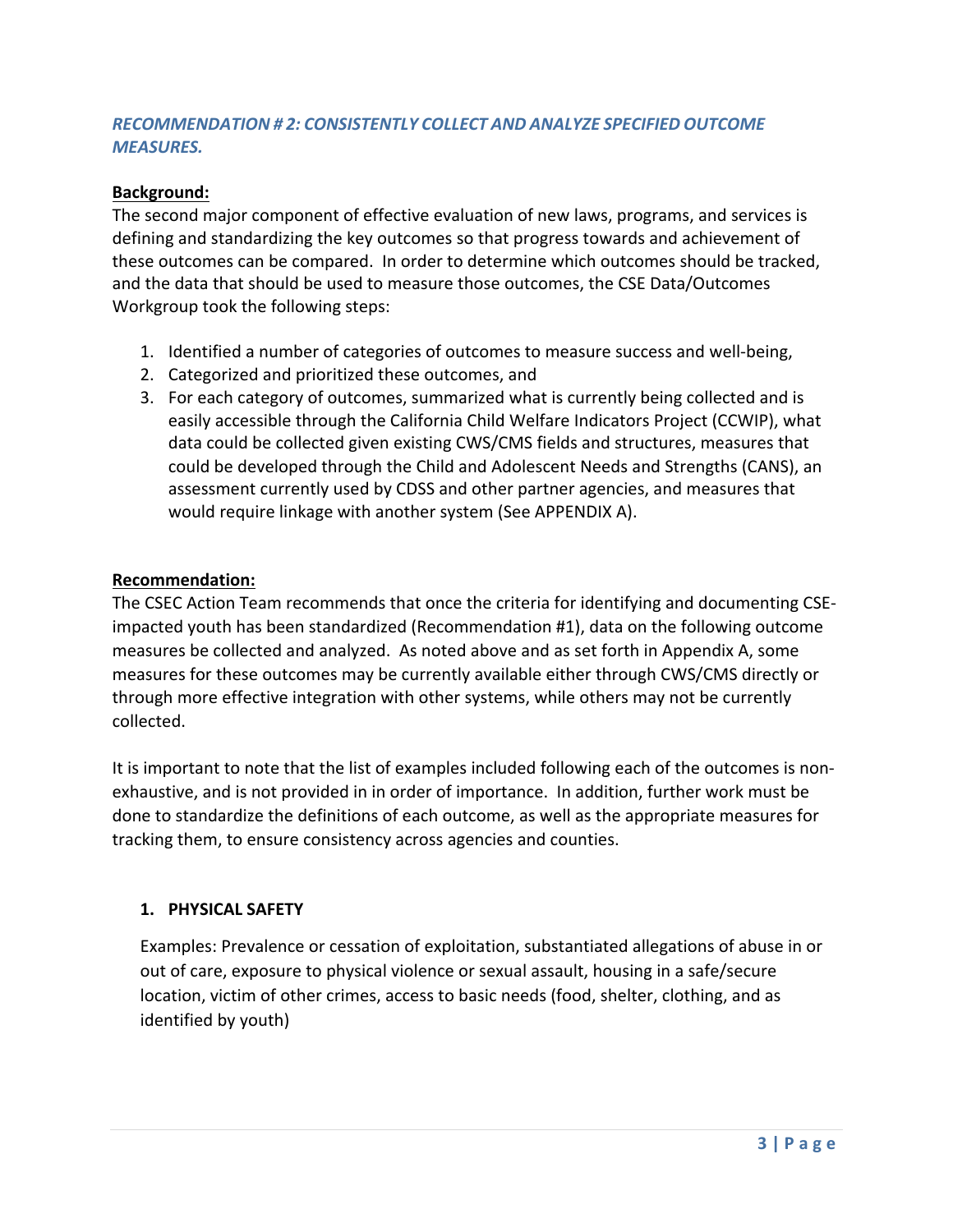# **2. PHYSICAL HEALTH**

Examples: Prevalence/severity of injuries or illnesses, frequency of hospitalizations, length of time injuries or illnesses remain untreated

### **3. MENTAL HEALTH**

Examples: Prevalence of diagnosed and undiagnosed mental illness, prevalence and frequency of mental health symptoms or trauma responses, whether mental health needs interfere with daily life, availability of mental health services (therapy, case management, medication supports), desire to access and engage in services, suicide risk and/or self harm, appropriate prescription or over-prescription of psychotropic medications, appropriate medication access and usage, frequency of psychiatric hospitalizations or holds

### **4. PLACEMENT STABILITY AND PROGRESS**

Examples: Placement changes (including the reason for the change), absences without permission, returning to same caregiver after absence from home or care, amount of time in one home or care, amount of time away from home or care, step down from higher levels of care, child welfare case closure

# **5. ACCESS TO ROUTINE/ONGOING MEDICAL CARE**

Examples: Access to regular, timely medical, dental or mental health care, access to medications and other treatment, as needed and desired by youth, prevalence of untreated injuries or illnesses; desire to access and engage in services

# **6. EDUCATIONAL ATTAINMENT**

Examples: Enrollment in school, graduation rates, attendance, connection to educators and peers, behavior in school, school discipline, need for and/or access to special education or other education supports, desire to access and engage in services, access to and attitudes about higher education

# **7. PARTICIPATION IN EXTRACURRICULARS/WORKFORCE DEVELOPMENT**

Examples: Participation in extracurricular activities and pro-social activities, connection to peers or adults in fields of interest, part or full time employment and internships, attitudes about employment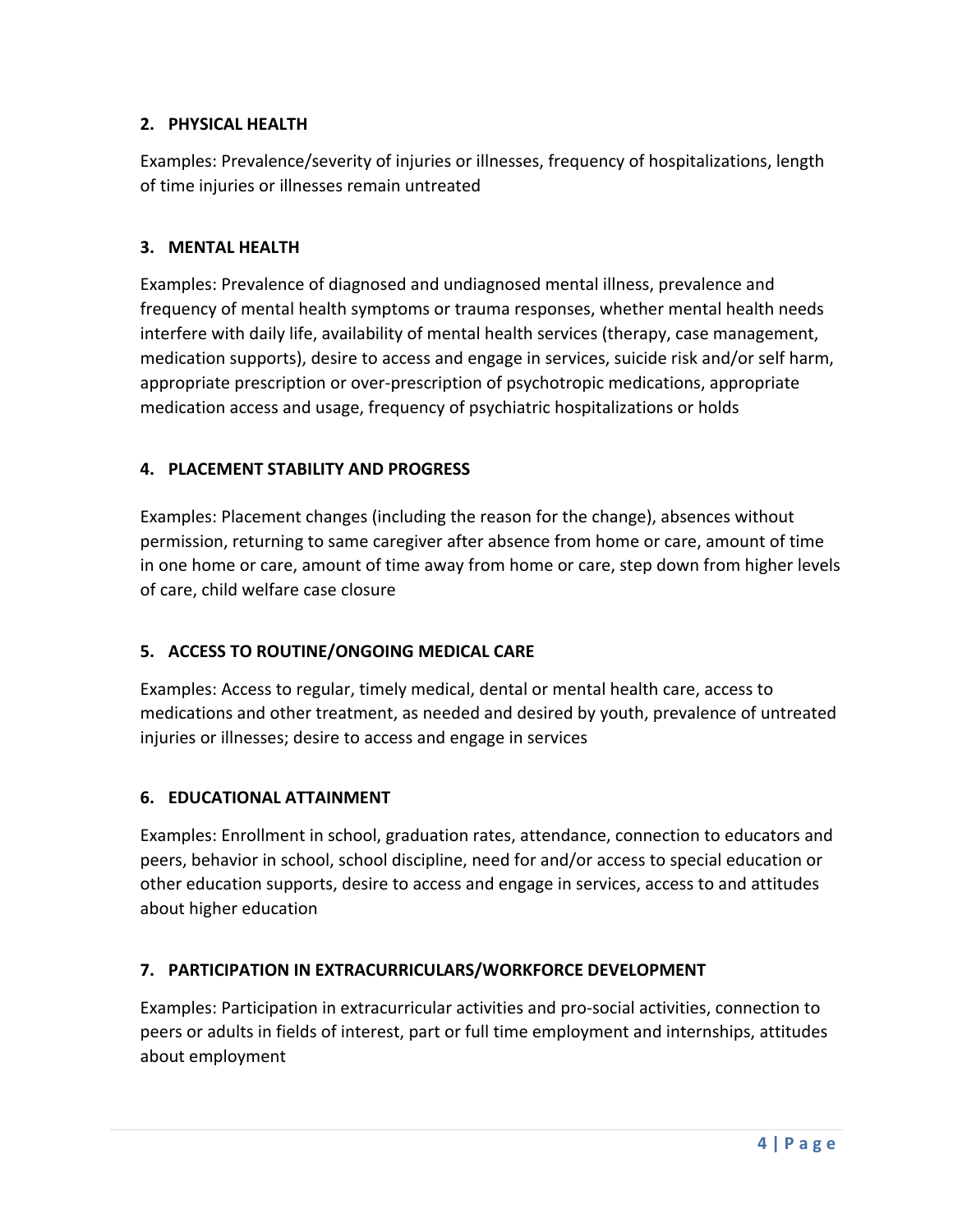# **8. AGENCY/LOCUS OF CONTROL**

Examples: Feelings of agency or control over one's life, youth control over own data and information (birth certificate, court records, immunization records) [See Recommendation # 3 for a more detailed list]

### **9. SUBSTANCE USE**

Examples: Frequency and duration of use of illegal and legal substances, severity of use, reasons for substance use (including environmental, peer, mental health), access to substance use treatment, desire to engage in substance use treatment

### **10. LEGAL/FINANCIAL**

Examples: Prevalence of dual system involvement/dual status (child welfare and juvenile justice), participation in victim witness testimony, financial ability to meet basic needs, credit/identity theft, outstanding loans or tickets

### **11. OTHER RISK BEHAVIORS**

Examples: Arrests and/or probation violations (e.g. petty theft, known gang affiliation), placement in detention facility (juvenile hall, camp, ranch), frequency of absences from home or care, recruitment or participation in exploitation of others

# **12. YOUTH PARENTS/PREGNANCY AND SEXUAL HEALTH**

Examples: Prevalence of unplanned and/or unwanted pregnancies, access to regular, timely reproductive and sexual health care of youth's choice, incidence of sexually transmitted infections or diseases (STI/STD), access to services for expectant and parenting youth (EPY), including housing with children, support for youth who are co-parenting, access to legal services to establish parentage, custody and visitation

# **13. HEALTHY RELATIONSHIPS AND SOCIAL SUPPORTS**

Examples: Frequency of contact with supportive adults, willingness/desire and ability to reach out to adults (probation officers, social workers, attorneys, advocates, caregivers, mentors, extended family) when in need, size/quality of healthy peer network, understanding of healthy vs. unhealthy relationships, exposure to intimate partner violence, connection/visits with family and siblings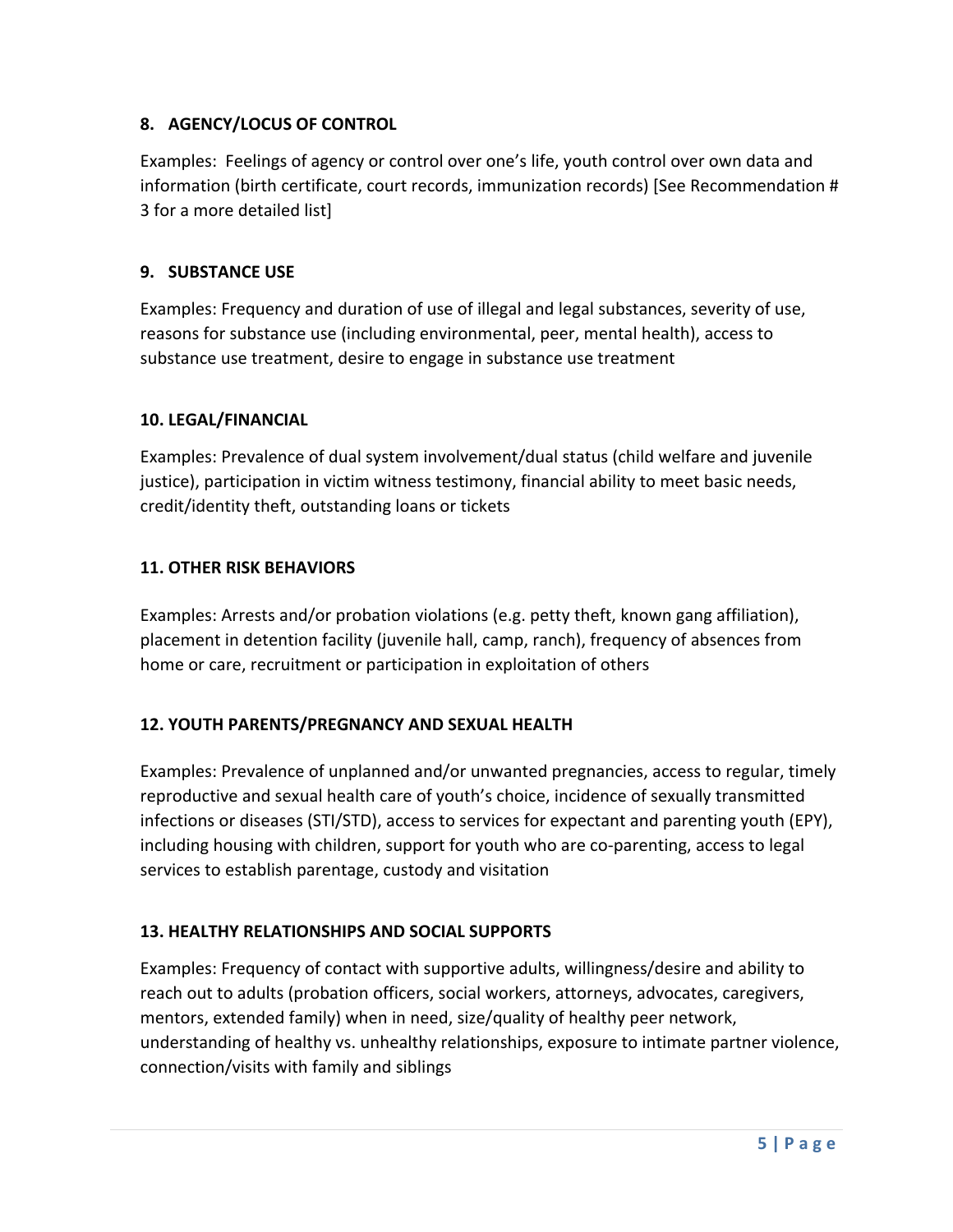# *RECOMMENDATION # 3: INCORPORATE YOUTH VOICE TO CAPTURE QUALITATIVE OUTCOME MEASURES.*

### **Background:**

While the outcome measures identified above will provide valuable data, it is imperative to include youth perspective to provide a true understanding of a youth's experience and response to system intervention.

#### **Recommendation:**

The CSEC Action Team recommends that:

- 1. Processes be developed to regularly solicit and record input from youth about their experiences, to be collected by people with whom youth feel comfortable, and
- 2. Outcomes be developed and incorporated into CWS/CMS that capture subjective youth experience, in addition to objective measures.

Some examples of subjective outcomes include:5

- Knowledge and attitudes about CSE
- Sense of agency/control
- Self concept
- Self awareness
- Feeling of connection to caregivers, mentors, service providers, or other healthy relationships
- Hopefulness about the future
- Ability/capacity to ask for help or access resources when they need it
- Trust in law enforcement, social workers, probation officers, or other system partners
- Sense of belonging
- Reason for substance use (coercion by a third party, coping mechanism, to dissociate from difficult situation)

### *RECOMMENDATION # 4: ESTABLISH CLEAR GUIDELINES TO PREVENT OVER-LABELING OF YOUTH*

#### **Background:**

The push toward increased data collection of CSE experiences carries the risk that the "CSEC" label subjects youth to unwarranted and harmful biases and long lasting impacts, which can include, but are not limited to inhibiting or preventing youth from having equal access to services and supports (such as being rejected from a foster home due to CSE status). Further,

<sup>5</sup> For some examples of existing assessment tools to capture these data, see Rothman, E. F., Bair-Merrit, M., Farrell, A. (2019). Evaluation of a Service Provision Program for Victims of Sex Trafficking, available at: https://www.ncjrs.gov/pdffiles1/nij/grants/253459.pdf.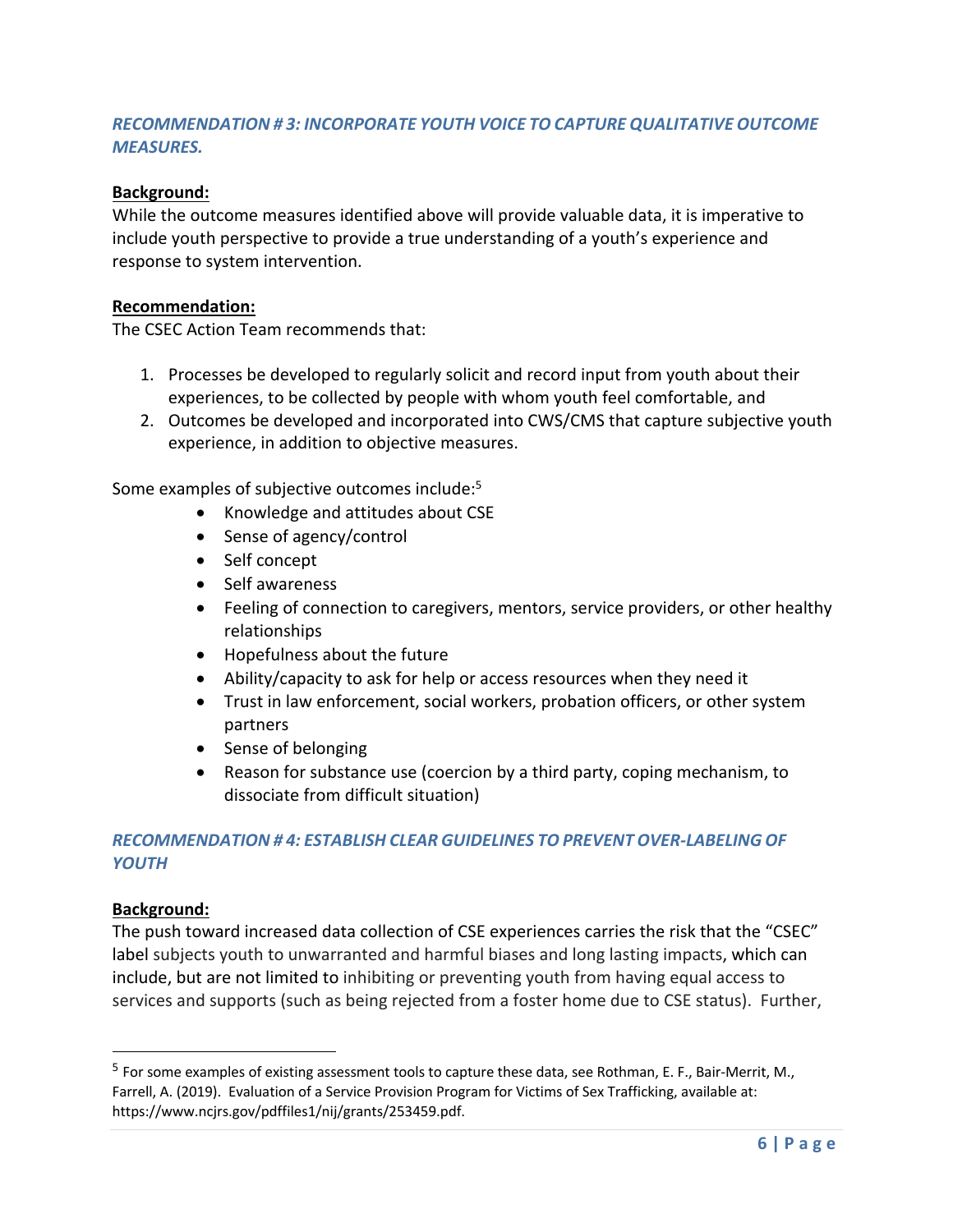these labels can stick with youth far beyond the time period during which exploitation is a concern.

### **Recommendation:**

The CSEC Action Team recommends that clear and consistent guidelines be established to avoid over-labeling of youth who have been impacted by CSE. These guidelines should include, at a minimum:

- 1. Instructions for who has access to information about CSE status or experiences;
- 2. Procedures that include youth perspective and choice about with whom and when to share CSE status;
- 3. Options for indicating whether CSE has resolved and timeframes of last occurrences, to more clearly specify whether CSE is a current or past concern.

### *AREAS FOR FUTURE CONSIDERATION*

#### **Stages of Change and Harm Reduction**

The CSEC Action Team notes that many of the outcomes identified above are, or should be, collected for all youth, not only youth impacted by CSE. Thus, the CSEC Action Team further recommends that data be collected in such a way to recognize the manner in which such outcomes, and progress toward those outcomes, may look different for youth who have experienced CSE. In particular, what constitutes success or progress for a youth who has experienced exploitation, and the corresponding data collected, should consider:

- *Stages of Change* whether a youth is in the precontemplation, contemplation, preparation, action, maintenance, or relapse/return stage with respect to their exploitation and other risk behaviors that contribute to vulnerability for exploitation, as well as the fluidity between the stages
	- o Example #1: A prevention curriculum may be considered successful if a youth in the precontemplation stage consistently attends the group, and shifts into the contemplation stage, even though the youth is still engaged in exploitation.
	- o Example # 2: A youth that ranks themselves on an intake self-assessment to be not motivated to attend school begins to seek out resources from their advocate about how to obtain tutoring and fills out an application for afterschool tutoring, which may demonstrate a shift from contemplation to preparation.
- *Harm reduction* whether risk of harm has been reduced and/or safety has increased, even if the harm has not been totally eliminated<sup>6</sup>

 $6$  See Cal. Dep't of Social Services, Child Trafficking Response Unit (2018). Harm Reduction Series: Introduction. *Available at:* https://www.cdss.ca.gov/Portals/9/CWPPDB/CTRU/Harm%20Reduction%20Paper%20- %20Introduction.pdf?ver=2018-10-12-113906-737.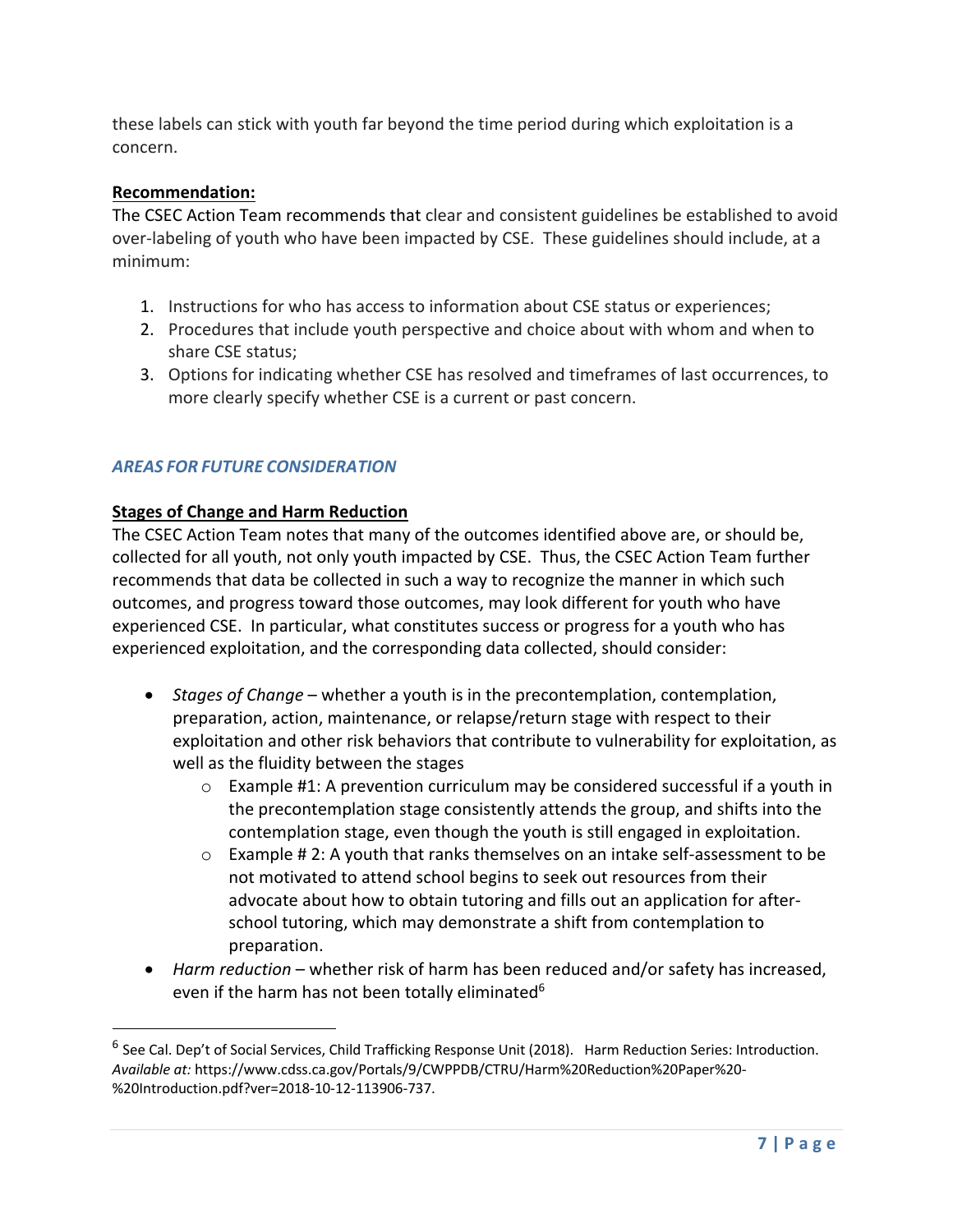- o Example #1: A youth who is continuing to engage in commercial sex forms a relationship with a health care provider and is able to access reproductive health care on a regular basis. Although some measures of physical safety would not show improvement (e.g., recurrence of maltreatment, participation in risk behaviors), others may improve (e.g., unintended pregnancy, exposure to STI/STDs).
- $\circ$  Examples #2: A youth frequently leaves out-of-home care. They begin to connect with a staff member in their placement, and has memorized the staff member's phone number. The number of incidents of leaving does not decrease (e.g., placement stability), but the youth increasingly calls the staff member if they feel unsafe or need help accessing resources while away (e.g., physical safety, healthy relationships).

# **Tracking Incremental Progress**

In addition, the CSEC Action Team recommends that systems be developed to capture data on incremental progress over time, rather than point in time data exclusively. Some examples of incremental progress for the outcomes identified above include:

- Educational attainment
	- o Change in number of days attending school per week (incremental), vs. total attendance at end of semester or schoolyear (point in time)
	- o Credits earned by semester (incremental), vs. graduation rate (point in time)
- Placement progress
	- o Change in number of times per week/month youth leaves home or care (incremental), vs. total episodes of leaving per year (point in time)
	- o Change in amount of time that youth spends away from home or care before returning (incremental), vs. whether youth returns to placement (point in time)
	- o Movement to a lower-level/more family-like home (incremental) vs. total number of placement changes (point in time)

# **Tracking Race/Ethnicity**

Finally, given the disproportionate impact of CSE on youth of color, the CSEC Action Team recommends that tracking of race/ethnicity be standardized both through improvements to the data system and clear guidance to counties. These actions should ensure that race/ethnicity data collection (a) is based on youth self-report or self-identification, rather than observation alone, (b) includes options for identifying as multiracial, coupled with selection of multiple boxes or identities (rather than using "other")<sup>7</sup> (c) is connected to case planning to support youth in receiving culturally appropriate programming and services.

 $<sup>7</sup>$  Although CMS/CWS allows to indication of "primary" and "secondary" race/ethnicities, it is unclear whether this</sup> feature is used consistently to track multiracial youth. It is the workgroup's understanding that the new data system in development will allow for identification as multiracial.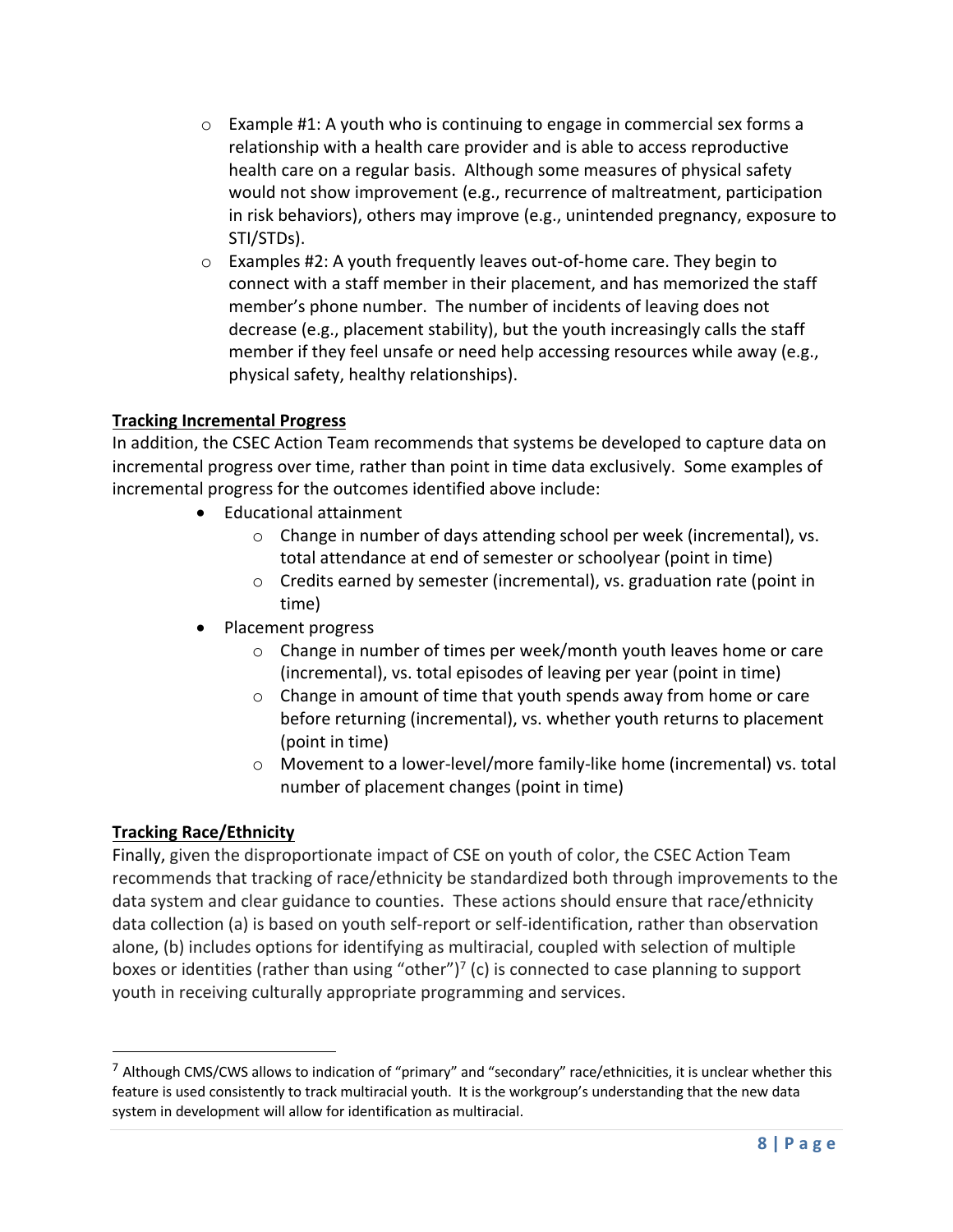**Acknowledgements:** The CSEC Action Team thanks the members of the CSE Outcome/Data Workgroup for their time, energy and dedication to this issue. A special thank you to the National Center for Youth Law, the Children's Law Center of California, and researchers at UC Berkeley for their assistance in drafting these recommendations.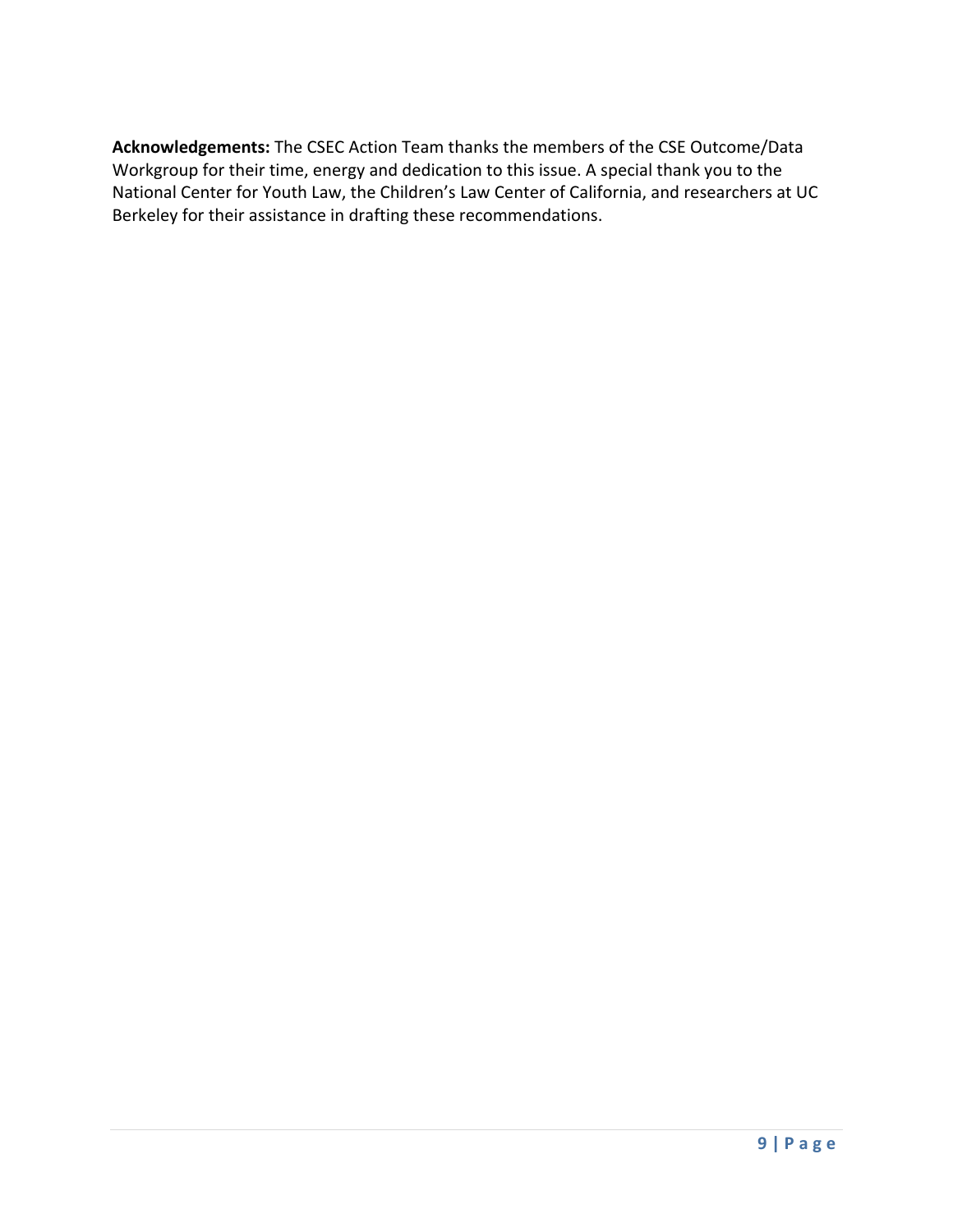#### **APPENDIX A**

### **1. PHYSICAL SAFETY**

- a. Currently Existing Measures on CCWIP Website<sup>8</sup>
	- i. 3-S1 \* Maltreatment in foster care
	- ii. 3-S2 Recurrence of maltreatment
- b. Measures that Could Be Developed Using Existing CWS Fields
	- i. None identified
- c. Measures that Could Be Developed with CANS<sup>9</sup>
	- i. CANS-IP: Risk Behaviors section (21-25)
	- ii. CANS-CSE: multiple sections
- d. Would Require Linkage with CWS/CMS
	- i. Law Enforcement incident reports
	- ii. Victims of Crime records
	- iii. MediCal Emergency Medical records

### **2. PHYSICAL HEALTH**

- a. Currently Existing Measures on CCWIP Website i. None identified
- b. Measures that Could Be Developed Using Existing CWS Fields
	- i. Health and Education Passport
- c. Measures that Could Be Developed with CANS
	- i. Life Domain Functioning section (18; 20)
- d. Would Require Linkage with CWS/CMS
	- i. MediCal records

#### **3. MENTAL HEALTH**

- a. Currently Existing Measures on CCWIP Website
	- i. 5A (1&2) Use of Psychotropic Medications
	- ii. 5C Use of Multiple Concurrent Psychotropic Medications

https://www.cdss.ca.gov/Portals/9/ISU/CANS/CANS-form-CSE.pdf?ver=2019-11-09-091953-697. *See also* CANS-Integrated Practice (IP), available at

https://www.cdss.ca.gov/Portals/9/ISU/CANS/CA\_CANS\_IP%20Rating%20Sheet\_1.0\_CW\_ENGLISH.pdf?ver=2019-02-28-093147-557. It was beyond the scope of this workgroup to identify all possibly relevant CANS measures. As

CDSS further defines the following outcome measures, it is likely that additional exploration into what items might be pertinent from the CANS will need to be conducted.

<sup>8</sup> *See* California Child Welfare Indicators Project: http://cssr.berkeley.edu/ucb\_childwelfare/ReportDefault.aspx

<sup>9</sup> The Child and Adolescent Needs and Strengths (CANS) is an assessment tool used by CDSS and partner agencies in a variety of capacities. See CANS-Commercial Sexual Exploitation (CSE), available at: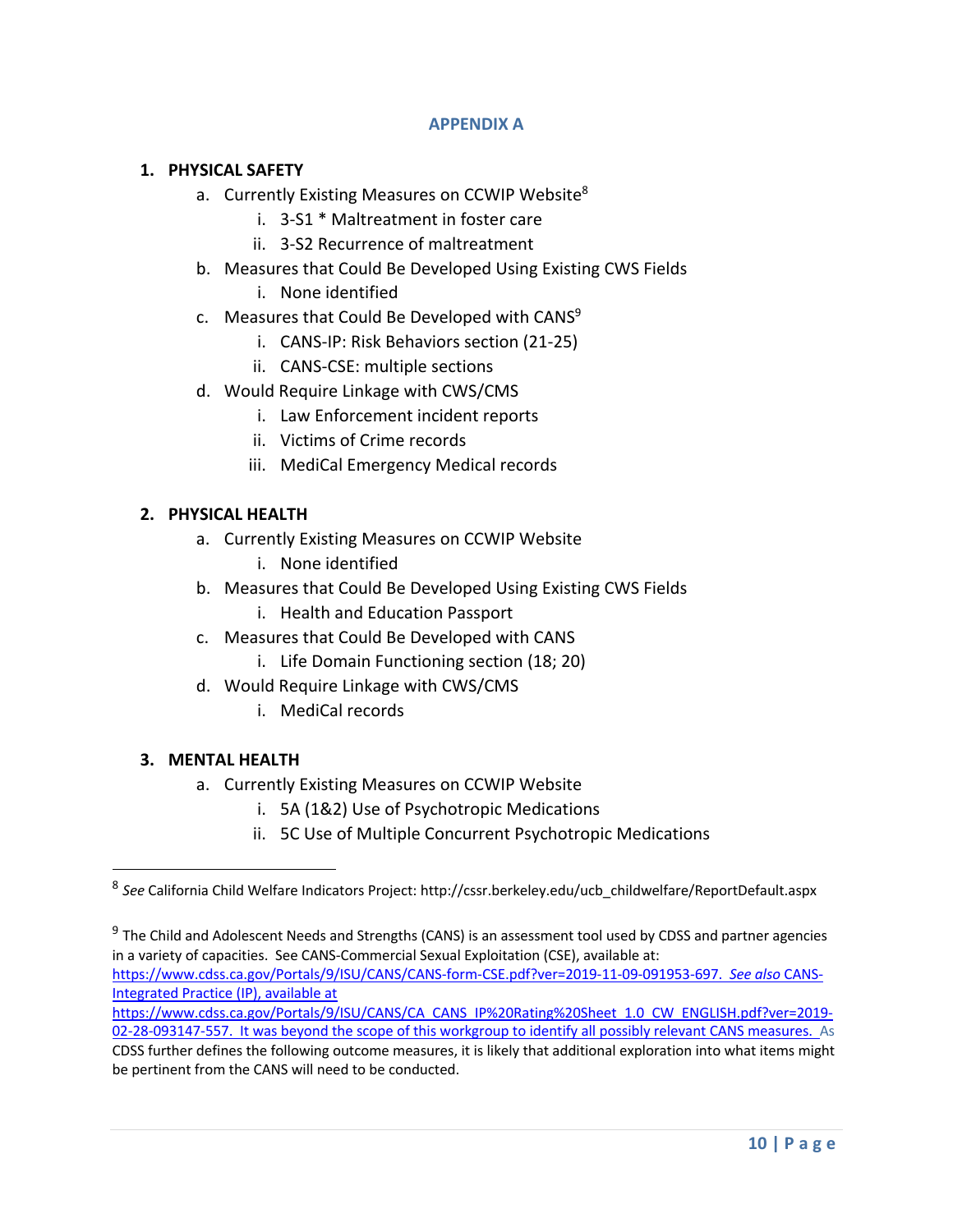- iii. 5D Ongoing Metabolic Monitoring for Children on Antipsychotic Medications
- b. Measures that Could Be Developed Using Existing CWS Fields
	- i. Child services documented in case plan (e.g. counseling)
	- ii. Health and Education Passport
- c. Measures that Could Be Developed with CANS
	- i. CANS-IP: Child Behavioral/Emotional Needs section (1-9)
	- ii. CANS-IP Potentially Traumatic/Adverse Childhood Exper. T1 to T12
	- iii. CANS-CSE: Mental Health Needs Psychosis through Eating Disturbances
	- iv. CANS-CSE: Risk Behaviors section Suicide Risk to Intimate Relations
- d. Would require linkage with CWS/CMS
	- i. Department of Mental Health records
	- ii. Department of Health Care Services records (including Healthcare Effectiveness Data and Information Sets (HEDIS) measures, in development)

# **4. PLACEMENT STABILITY AND PROGRESS**

- a. Currently Existing Measures on CCWIP Website
	- i. Placement Stability (Entry Cohort) \*
	- ii. 3-P5 \* Placement stability
	- iii. 3-P4 Re-entry into foster care
- b. Measures that Could Be Developed Using Existing CWS Fields
	- i. Return to Prior Caregiver/Placement following Placement Closure or Runaway episode
	- ii. Total number of placements
	- iii. Reason for placement change
	- iv. Amount of time away from home/care during absent without permission episode
- c. Measures that Could Be Developed with CANS
	- i. Risk Behaviors section (27)
	- ii. CANS-CSE: Runaway Placement History through Residential Stability
- d. Would Require Linkage with CWS/CMS
	- **i.** None identified

# **5. ACCESS TO ROUTINE/ONGOING MEDICAL CARE**

- a. Currently Existing Measures on CCWIP Website
	- i. 5B (1&2) Timely Health/Dental Exams
- b. Measures that Could Be Developed Using Existing CWS Fields
	- i. Health and Education Passport
- c. Measures that Could Be Developed with CANS
	- i. CANS-IP: Life Domain Functioning section (18)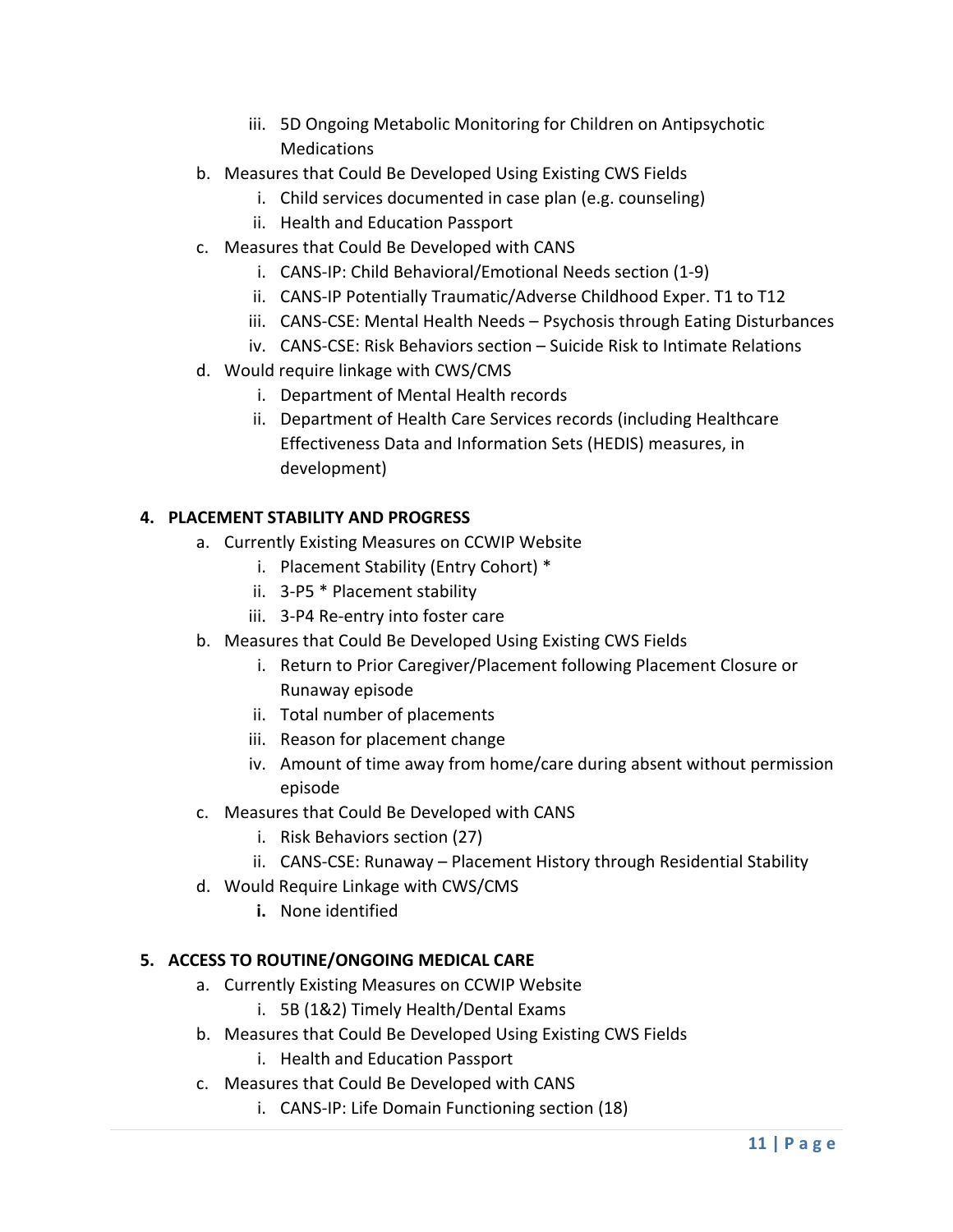- ii. CANS-CSE: Health- Physical to Medication Compliance
- d. Would Require Linkage with CWS/CMS
	- i. MediCal records
	- ii. Department of Health Care Services records (including Healthcare Effectiveness Data and Information Sets (HEDIS) measures, in development)

### **6. EDUCATIONAL ATTAINMENT**

- a. Currently Existing Measures on CCWIP Website
	- i. 6B Individualized Education Plan (IEP)
- b. Measures that Could Be Developed Using Existing CWS Fields
	- i. Health and Education Passport
	- ii. Child services documented in case plan (e.g. tutoring, grade level)
- c. Measures that Could Be Developed with CANS
	- i. Life Domain Functioning section (15-17)
- d. Would Require Linkage with CWS/CMS
	- **i.** California Department of Education dataset

# **7. PARTICIPATION IN EXTRACURRICULARS/WORKFORCE DEVELOPMENT**

- a. Currently Existing Measures on CCWIP Website
	- i. None identified
- b. Measures that Could Be Developed Using Existing CWS Fields i. Child services documented in case plan
- c. Measures that Could Be Developed with CANS
	- i. None identified
- d. Would Require Linkage with CWS/CMS
	- **i.** None identified

# **8. AGENCY/LOCUS OF CONTROL**

- a. Currently Existing Measures on CCWIP Website
	- i. None identified
- b. Measures that Could Be Developed Using Existing CWS Fields
	- i. None identified
- c. Measures that Could Be Developed with CANS
	- i. CANS-IP: Life Domain Functioning section (14)
	- ii. CANS-CSE: Individual Youth Strengths Talents through Resiliency
- d. Would Require Linkage with CWS/CMS
	- **i.** None identified

# **9. SUBSTANCE USE**

a. Currently Existing Measures on CCWIP Website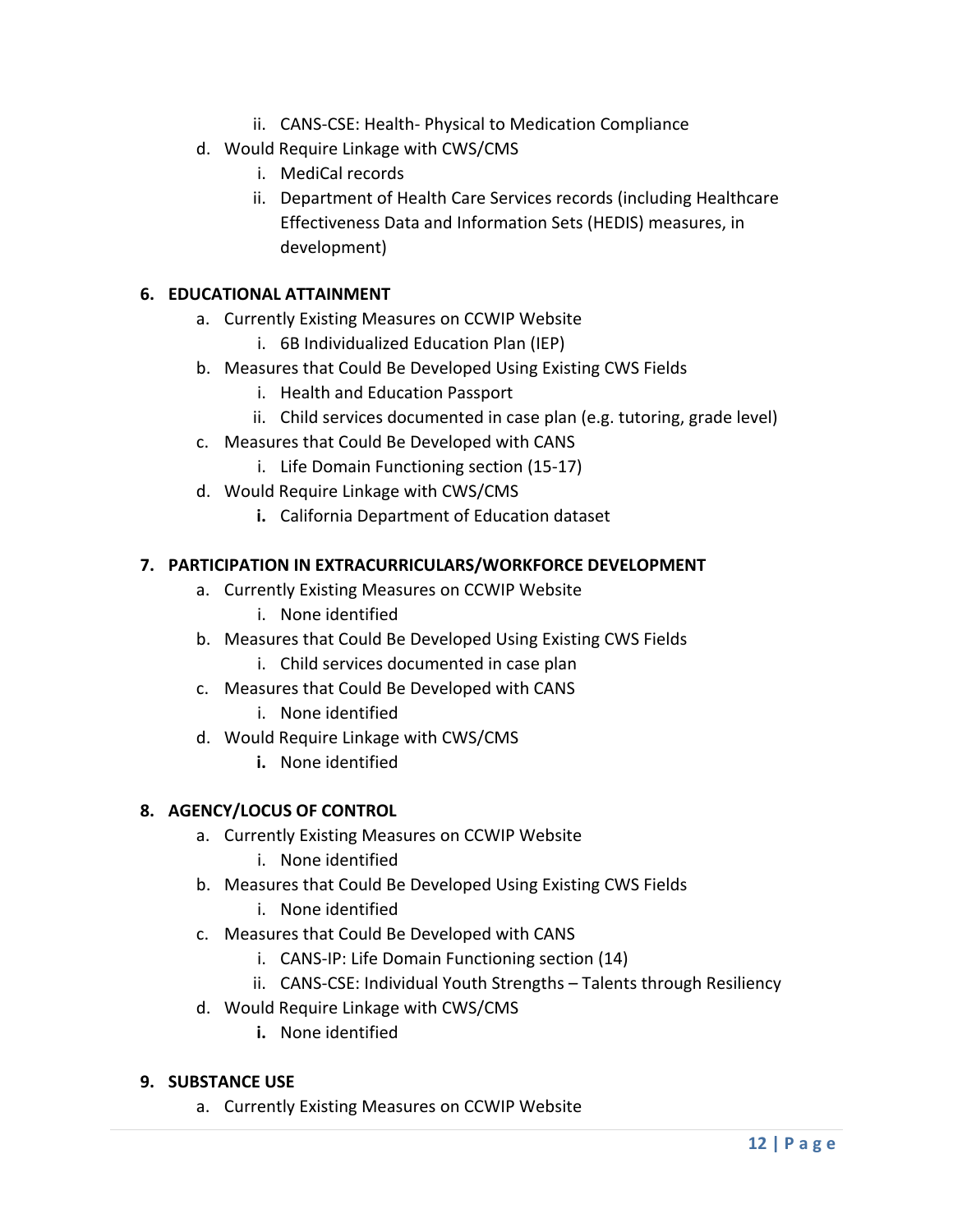- i. None identified
- b. Measures that Could Be Developed Using Existing CWS Fields
- c. Measures that Could Be Developed with CANS
	- i. CANS-IP: Life Domain Functioning section (8)
	- ii. CANS-CSE: Substance Use (SUD) Module
- d. Would Require Linkage with CWS/CMS
	- i. Department of Mental Health Alcohol and Other Drugs dataset

# **10. LEGAL/FINANCIAL**

- a. Currently Existing Measures on CCWIP Website
	- i. None identified
- b. Measures that Could Be Developed Using Existing CWS Fields
	- i. Dual supervision (child welfare and juvenile justice) $^{10}$
- c. Measures that Could Be Developed with CANS
	- i. None identified
- d. Would Require Linkage with CWS/CMS
	- **i.** Juvenile Justice/Probation dataset(s)
	- **ii.** Law enforcement records

### **11. OTHER RISK BEHAVIORS**

- a. Currently Existing Measures on CCWIP Website
	- i. None identified
- b. Measures that Could Be Developed Using Existing CWS Fields
	- i. None identified
- c. Measures that Could Be Developed with CANS
	- i. Risk Behaviors section (26 28)
	- ii. CANS-CSE: System Factors Loiter/solicit arrests, other arrests, Incarcerations
	- iii. CANS-CSE: Runaway Frequency through Realistic Expectations
- d. Would Require Linkage with CWS/CMS
	- i. Law Enforcement records
	- **ii.** Juvenile Justice/Probation dataset(s)

# **12. YOUTH PARENTS/PREGNANCY AND SEXUAL HEALTH**

- a. Currently Existing Measures on CCWIP Website
	- i. 8B \* Youth Parents in Foster Care

 $10$  Note that this field is completed on a voluntary basis, and only captures whether a youth is dually supervised by the child welfare and juvenile justice systems, not whether they have open cases or involvement with both systems. For more consistent data collection, CDSS should consider requiring completion of this section and exploring more systematic ways of indicating whether a youth is involved in both systems.